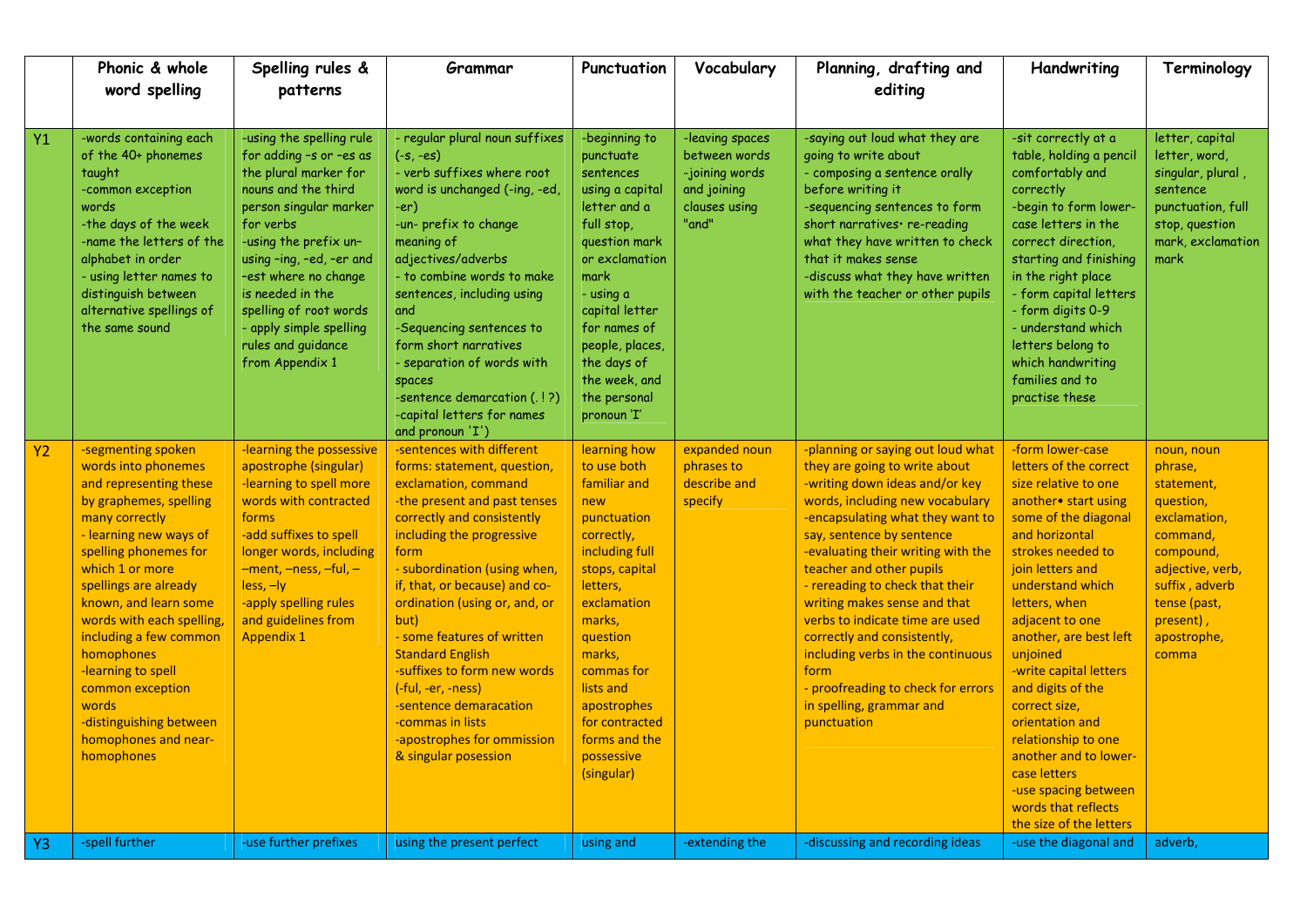|           | homophones<br>- spell words that are<br>often misspelt (Appendix<br>1)              | and suffixes and<br>understand how to add<br>them<br>-place the possessive<br>apostrophe accurately<br>in words with regular<br>plurals and in words<br>with irregular plurals<br>- use the first 2 or 3<br>letters of a word to<br>check its spelling in a<br>dictionary                      | form of verbs in contrast to<br>the past tense<br>-form nouns using prefixes<br>(super-, anti-)<br>-use the correct form of 'a' or<br>'an'<br>- word families based on<br>common words (solve,<br>solution, dissolve, insoluble                                  | punctuating<br>direct speech<br>(i.e. Inverted<br>commas)                                                                                                                                                                                                                                   | range of<br>sentences with<br>more than one<br>clause by using a<br>wider range of<br>conjunctions,<br>including when, if,<br>because, although<br>-choosing nouns<br>or pronouns<br>appropriately for<br>clarity and<br>cohesion and to<br>avoid repetition<br>-using<br>conjunctions,<br>adverbs and<br>prepositions to<br>express time and<br>cause (and place) | -composing and rehearsing<br>sentences orally (including<br>dialogue), progressively building<br>a varied and rich vocabulary and<br>an increasing range of sentence<br>structures<br>-organising paragraphs around a<br>theme<br>-in narratives, creating settings,<br>characters and plot<br>- in non-narrative material, using<br>simple organisational devices<br>(headings & subheadings)<br>assessing the effectiveness of<br>their own and others' writing and<br>suggesting improvements<br>-proposing changes to grammar<br>and vocabulary to improve<br>consistency, including the<br>accurate use of pronouns in<br>sentences<br>-proofread for spelling and<br>punctuation errors | horizontal strokes<br>that are needed to<br>join letters and<br>understand which<br>letters, when<br>adjacent to one<br>another, are best left<br>unjoined• increase<br>the legibility,<br>consistency and<br>quality of their<br>handwriting                         | preposition<br>conjunction, word<br>family, prefix,<br>clause,<br>subordinate<br>clause, direct<br>speech,<br>consonant,<br>consonant letter<br>vowel, vowel<br>letter, inverted<br>commas (or<br>'speech marks') |
|-----------|-------------------------------------------------------------------------------------|------------------------------------------------------------------------------------------------------------------------------------------------------------------------------------------------------------------------------------------------------------------------------------------------|------------------------------------------------------------------------------------------------------------------------------------------------------------------------------------------------------------------------------------------------------------------|---------------------------------------------------------------------------------------------------------------------------------------------------------------------------------------------------------------------------------------------------------------------------------------------|--------------------------------------------------------------------------------------------------------------------------------------------------------------------------------------------------------------------------------------------------------------------------------------------------------------------------------------------------------------------|-----------------------------------------------------------------------------------------------------------------------------------------------------------------------------------------------------------------------------------------------------------------------------------------------------------------------------------------------------------------------------------------------------------------------------------------------------------------------------------------------------------------------------------------------------------------------------------------------------------------------------------------------------------------------------------------------|-----------------------------------------------------------------------------------------------------------------------------------------------------------------------------------------------------------------------------------------------------------------------|-------------------------------------------------------------------------------------------------------------------------------------------------------------------------------------------------------------------|
| Year<br>4 | spell further<br>homophones• spell<br>words that are often<br>misspelt (Appendix 1) | use further prefixes and<br>suffixes and understand<br>how to add them •<br>place the possessive<br>apostrophe accurately<br>in words with regular<br>plurals and in words<br>with irregular plurals.<br>use the first 2 or 3<br>letters of a word to<br>check its spelling in a<br>dictionary | using fronted adverbials.<br>difference between plural<br>and possesive -s• Standard<br>English verb inflections (I did<br>vs I done) • extended noun<br>phrases, including with<br>prepositions• appropriate<br>choice of pronoun or noun to<br>create cohesion | using commas<br>after fronted<br>adverbials•<br>indicating<br>possession by<br>using the<br>possessive<br>apostrophe<br>with singular<br>and plural<br>nouns• using<br>and<br>punctuating<br>direct speech<br>(including<br>pucntuation<br>within and<br>surrounding<br>inverted<br>commas) | extending the<br>range of<br>sentences with<br>more than one<br>clause by using a<br>wider range of<br>conjunctions,<br>including when, if,<br>because,<br>although.<br>choosing nouns or<br>pronouns<br>appropriately for<br>clarity and<br>cohesion and to<br>avoid repetition                                                                                   | discussing and recording ideas.<br>composing and rehearsing<br>sentences orally (including<br>dialogue), progressively building<br>a varied and rich vocabulary and<br>an increasing range of sentence<br>structures<br>organising paragraphs around a theme.<br>in narratives, creating settings,<br>characters and ploto in non-narrative<br>material, using simple organisational<br>devices<br>assessing the effectiveness of<br>their own and others' writing and<br>suggesting improvements.<br>proposing changes to grammar<br>and vocabulary to improve<br>consistency, including the<br>accurate use of pronouns in<br>sentences• proofread for spelling<br>and punctuation errors   | use the diagonal and<br>horizontal strokes<br>that are needed to<br>join letters and<br>understand which<br>letters, when<br>adjacent to one<br>another, are best left<br>unjoined• increase<br>the legibility,<br>consistency and<br>quality of their<br>handwriting | determiner,<br>pronoun,<br>possessive<br>pronoun, adverbial                                                                                                                                                       |
| Year<br>5 | spell some words with<br>'silent' letters• continue                                 | use further prefixes and<br>suffixes and understand                                                                                                                                                                                                                                            | using the perfect form of verbs to<br>mark relationships of time and                                                                                                                                                                                             | using commas<br>to clarify                                                                                                                                                                                                                                                                  | use a thesaurus.<br>using expanded                                                                                                                                                                                                                                                                                                                                 | noting and developing initial<br>ideas, drawing on reading and                                                                                                                                                                                                                                                                                                                                                                                                                                                                                                                                                                                                                                | choosing which shape<br>of a letter to use                                                                                                                                                                                                                            | modal verb,<br>relative pronoun,                                                                                                                                                                                  |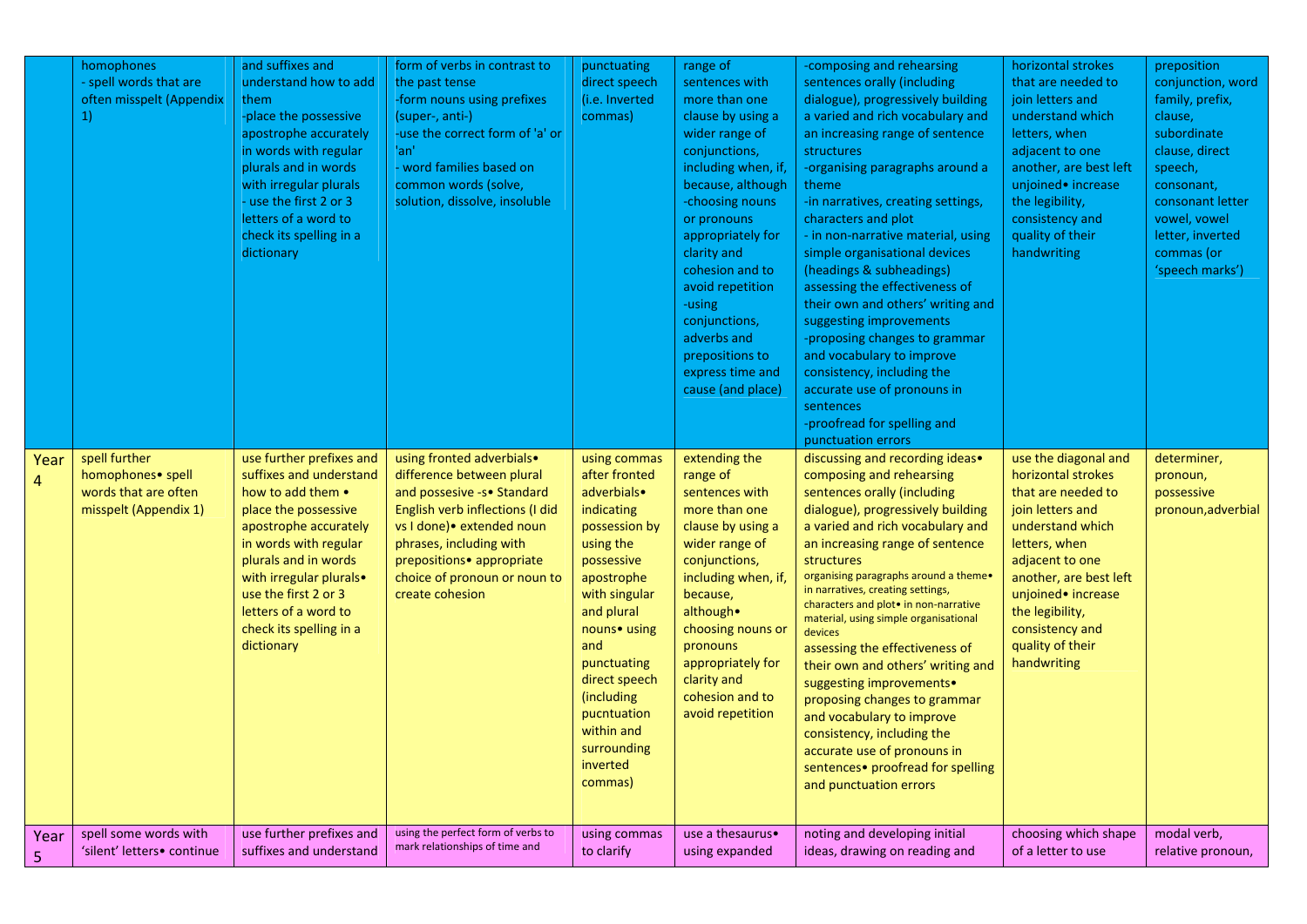|           | to distinguish between<br>homophones and other<br>words which are often<br>confused• use<br>knowledge of<br>morphology and<br>etymology in spelling<br>and understand that the<br>spelling of some words<br>needs to be learnt<br>specifically, as listed in<br>Appendix 1                                                        | the guidance for adding<br>them • use dictionaries<br>to check the spelling<br>and meaning of words.<br>use the first 3 or 4<br>letters of a word to<br>check spelling, meaning<br>or both of these in a<br>dictionary                                                       | cause • using relative clauses<br>beginning with who, which,<br>where, when, whose, that or<br>with an implied (ie omitted)<br>relative pronoun• converting<br>nouns or adjectives into<br>verbs• verb prefixes• devices<br>to build cohesion, including<br>adverbials of time, place and<br>number                                                                                                       | meaning or<br>avoid<br>ambiguity in<br>writing• using<br>brackets,<br>dashes or<br>commas to<br>indicate<br>parenthesis                                                                  | noun phrases to<br>convey<br>complicated<br>information<br>concisely• using<br>modal verbs or<br>adverbs to<br>indicate degrees<br>of possibility                                       | research where necessary<br>selecting appropriate grammar<br>and vocabulary, understanding<br>how such choices can change and<br>enhance meaning • in narratives,<br>describing settings, characters<br>and atmosphere and integrating<br>dialogue to convey character and<br>advance the action• précising<br>longer passages • using a wide<br>range of devices to build<br>cohesion within and across<br>paragraphs• using further<br>organisational and<br>presentational devices to<br>structure text and to guide the<br>reader<br>assessing the effectiveness of<br>their own and others' writing.<br>proposing changes to vocabulary,<br>grammar and punctuation to<br>enhance effects and clarify<br>meaning • ensuring the<br>consistent and correct use of<br>tense throughout a piece of<br>writing • ensuring correct subject<br>and verb agreement when using<br>singular and plural, distinguishing<br>between the language of speech<br>and writing and choosing the<br>appropriate register• proofread<br>for spelling and punctuation<br>errors | when given choices<br>and deciding whether<br>or not to join specific<br>letters• choosing the<br>writing implement<br>that is best suited for<br>a task<br>• choosing which<br>shape of a letter to<br>use when given<br>choices and deciding<br>whether or not to join<br>specific letters.<br>choosing              | relative clause,<br>parenthesis,<br>bracket, dash,<br>cohesion,<br>ambiguity                                             |  |
|-----------|-----------------------------------------------------------------------------------------------------------------------------------------------------------------------------------------------------------------------------------------------------------------------------------------------------------------------------------|------------------------------------------------------------------------------------------------------------------------------------------------------------------------------------------------------------------------------------------------------------------------------|-----------------------------------------------------------------------------------------------------------------------------------------------------------------------------------------------------------------------------------------------------------------------------------------------------------------------------------------------------------------------------------------------------------|------------------------------------------------------------------------------------------------------------------------------------------------------------------------------------------|-----------------------------------------------------------------------------------------------------------------------------------------------------------------------------------------|-------------------------------------------------------------------------------------------------------------------------------------------------------------------------------------------------------------------------------------------------------------------------------------------------------------------------------------------------------------------------------------------------------------------------------------------------------------------------------------------------------------------------------------------------------------------------------------------------------------------------------------------------------------------------------------------------------------------------------------------------------------------------------------------------------------------------------------------------------------------------------------------------------------------------------------------------------------------------------------------------------------------------------------------------------------------|------------------------------------------------------------------------------------------------------------------------------------------------------------------------------------------------------------------------------------------------------------------------------------------------------------------------|--------------------------------------------------------------------------------------------------------------------------|--|
| Year<br>6 | spell some words with<br>'silent' letters• continue<br>to distinguish between<br>homophones and other<br>words which are often<br>confused• use<br>knowledge of<br>morphology and<br>etymology in spelling<br>and understand that the<br>spelling of some words<br>needs to be learnt<br>specifically, as listed in<br>Appendix 1 | use further prefixes and<br>suffixes and understand<br>the guidance for adding<br>them. use dictionaries<br>to check the spelling<br>and meaning of words.<br>use the first 3 or 4<br>letters of a word to<br>check spelling, meaning<br>or both of these in a<br>dictionary | recognising vocabulary and<br>structures that are<br>appropriate for formal<br>speech and writing, including<br>subjunctive forms• using<br>passive verbs to affect the<br>presentation of information<br>in a sentence • using the<br>perfect form of verbs to mark<br>relationships of time and<br>cause · differences in<br>informal and formal<br>language • synonyms &<br>Antonyms• further cohesive | using hyphens<br>to avoid<br>ambiguity•<br>using<br>semicolons,<br>colons or<br>dashes to<br>mark<br>boundaries<br>between<br>independent<br>clauses• using<br>a colon to<br>introduce a | use a thesaurus.<br>using expanded<br>noun phrases to<br>convey<br>complicated<br>information<br>concisely• using<br>modal verbs or<br>adverbs to<br>indicate degrees<br>of possibility | noting and developing initial<br>ideas, drawing on reading and<br>research where necessary<br>selecting appropriate grammar<br>and vocabulary, understanding<br>how such choices can change and<br>enhance meaning • in narratives,<br>describing settings, characters<br>and atmosphere and integrating<br>dialogue to convey character and<br>advance the action• précising<br>longer passages • using a wide<br>range of devices to build<br>cohesion within and across                                                                                                                                                                                                                                                                                                                                                                                                                                                                                                                                                                                        | choosing which shape<br>of a letter to use<br>when given choices<br>and deciding whether<br>or not to join specific<br>letters• choosing the<br>writing implement<br>that is best suited for<br>a task<br>• choosing which<br>shape of a letter to<br>use when given<br>choices and deciding<br>whether or not to join | subject, object,<br>active, passive,<br>synonym,<br>antonym, ellipsis,<br>hyphen, colon,<br>semi-colon, bullet<br>points |  |